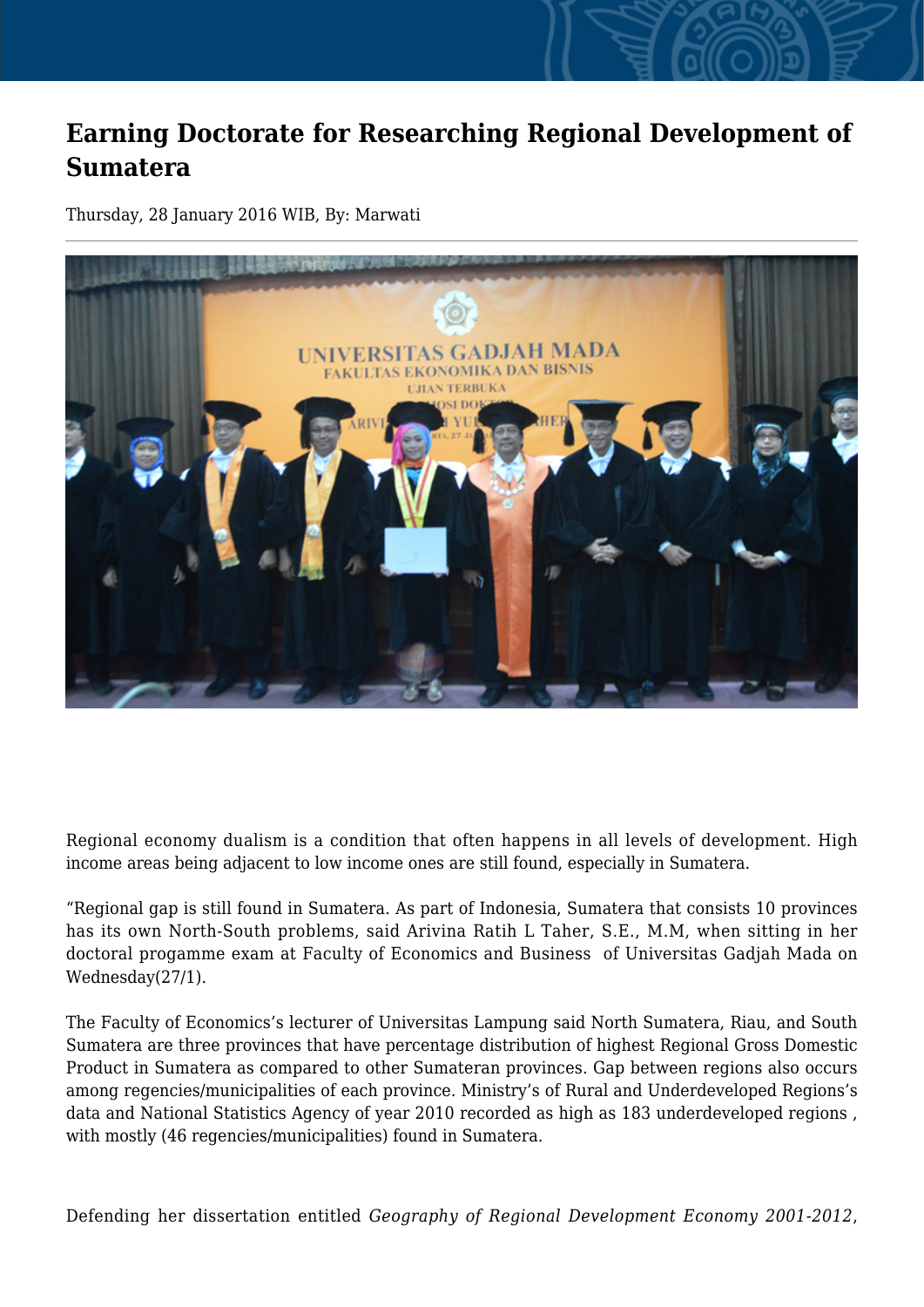Arivina said her research outcomes produced that the centre of economic growth of Sumatera between 2001-2006 period was East Aceh, Toba Samosir, Padang Pariaman, Kuantan Singingi, and Pekanbaru. In East Aceh and Kuantan Singingi it was due to very high mining sector growth. In Toba Samosir it was affected by industry sector. In Padang Pariaman it was credited to transportation sector influenced by the operation of international airport of Minangkabau. In Pekanbaru it was finance sector affecting high growth supported by growth in all sectors.

Between 2007-2012 period, centres of growth moved to Simeule, Southeast Aceh Tenggara, Aceh Besar, Pidie, Pidie Jaya, Banda Aceh, Sabang, Pekanbaru, Sarolangun, and Bungo. In Simelue, Southeast Aceh Tenggara, Pidie, Pidie Jaya, Banda Aceh, and Sabang the growth was due to the services sector. In Aceh Besar it was finance sector that played the role. Meanwhile in Sarolangun the industry sector contributed to the growth whereas in Bungo construction industry and mining. On the other hand, in Pekanbaru the secondary and tertiary sectors experienced high growth.

"The economic growth in those economies contributes to neighbouring areas, such as Banda Aceh, Pidie, Sarolangun, and Bungo while Aceh Besar and Piddie Jaya received the effect of growth from neighbouring areas," she said.

Arivina further explained most underdeveloped regions have sectors of excellence in agriculture. But this has decreasing role to the formation of RGDP. The pattern of change of economic structures in regencies/municipalities in Sumatera is dominated by structural change that is relatively slow compared to the low growth of RGDP per capita.

Seeing that provinces and administrative regions are focused as centres of growth, Arivina said that the importance of effort to support the flowing effect of economic growth from centres of growth, such as development of better transportation, communitation, and information networks.

"More attention should be given to islands, such as Nias, Meranti, and Mentawai, as these tend to have lower economic condition and human development quality," she xplained.

In her opinion, the regional governments need to take a crucial stance to preparing supporting abilities of the region to become a support region of the location of industrial concentration despite being in different regencies. Good planning is required to absorp the outflowing effects of industrial activities, and the development of adjacent regions is adapted to such activities based on the local potential.

## **Related News**

● [Kadar Pamuji Earns Doctorate on Regional Tax Regulation](http://ugm.ac.id/www.ugm.ac.id//en/news/11576-earning-doctorate-for-researching-javanese-idioms)